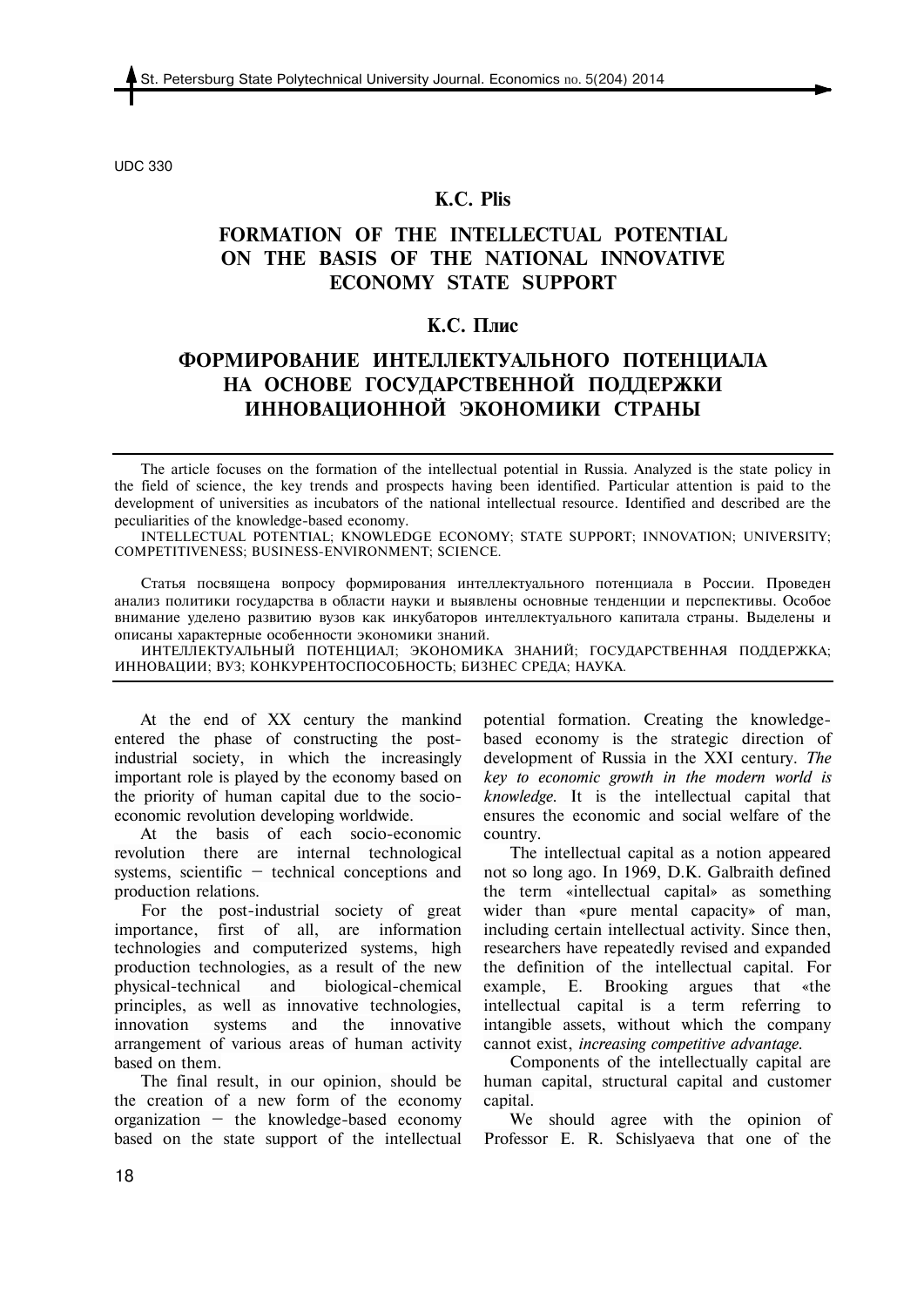factors increasing the efficiency of the HR management system is the optimal planning of human resources based on staffing needs, variable costs on personnel, their development, as well as assessment of the effectiveness of each individual employee performance [1, p. 109].

The latter stipulates the investment approach to the accumulation of the intellectual capital of the company, which is impossible without statesupported organizational system of innovations in the human capital. Thus, the question arises about the state support to ensure the formation of intellectual capital on the basis of the innovation-driven economy.

Innovations are seen as a new or significantly improved product (goods and services) or process, introduced into practice; a new sales method or a new organizational method in business practices, workplace organization or external relations [2, paragraph 12 p. 2].

The process of forming the intellectual capital of the organization as such is the organizational and managerial innovation that provides the timely technological transformationby the changes in the company management in order to improve the control system capacity for technological innovations.

At the same time organizational and managerial innovations are determined by the needs of innovation development in the industrial-technological sphere [3, p. 255].

Proceeding from the fact that the organizational and management innovations achieve their goals depending on the amount of the intellectual potential, which has been invested in the innovations initially [4, p. 267], while the innovations involve the continuous current of different solutions developed and upgraded in certain areas, it can be shown that the formation of the intellectual capital is provided by the flows of knowledge within the national innovation system, supported by the state.

The team of scientists from International Graduate School of Management supervised by Professor E.R. Schislyaeva have reviewed the concepts of national innovation system wellestablished in foreign literature [3, p. 257].

In general, obvious is the trend of the evolution in the concept of national innovation system from the «network of cooperating institutions in the public and private sectors» (Freeman, 1987), to the concept of «interacting elements and relations within the nation state» (Lundvall), 1992), further on to the «interaction of the institutions» (Nelson, 1993) and after that to the «body of knowledge of national institutions» (Patel and Pavitt), which ultimately led to the realization the national innovation system as «a system of interconnected institutions, supposed to create, store and transfer knowledge» (Metcalfe, 1995).

Alongside with this  $[3, p. 256 - 257]$ , it is shown that the approach to the national innovation system should not be limited to the inclusion innovative companies, research institutes and universities into the state system without separately allocated self-regulatory organizations (self-regulatory organizations), as carriers (proponents?) of innovation, as well as the main organizers of the interaction of the business communities and consumers in the long term results of basic research conducted in the academic environment.

Having analyzed the modern tendencies of economics development in the leading Western economies we can state that an innovation economy is the economy of a society based on knowledge, innovations, new machines and technologies, on the readiness to implement them into various fields of human activity.

It highlights the special role of knowledge and innovation, first of all, of scientific knowledge. In the innovative economy under the influence of scientific and technological knowledge, the traditional spheres of material production are transformed, modifying their scientific and technical facilities, due to the fact that the production which is not based on new knowledge and innovations becomes unsustainable in the innovation economy.

The knowledge based economy is primarily determined by the continuous growth of R & D in the overall costs incurred by public and private companies, together with a continuous growth of the academic research institutes plough-back.

The research results demonstrate the stable growth of the intellectual capital, which is not connected directly with material values and is determined primarily by the human and structural capital (registered patents on-hand, instructions and methods of work, the system of the company organization and so on).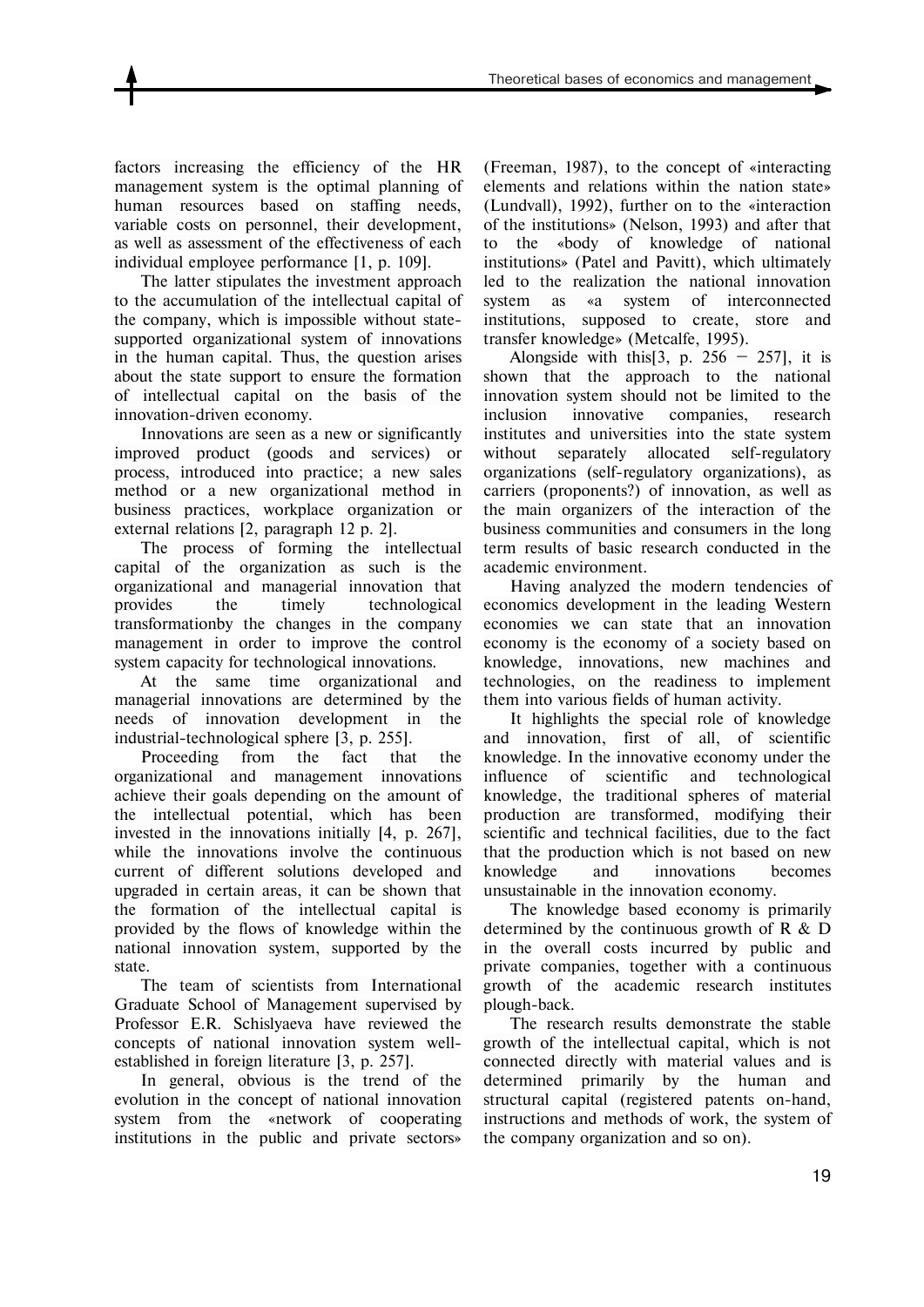The economic policy plays the major role in the development of the innovation process, while dissemination of knowledge and innovations require a strong research base, which would be able to generate new ideas and new forms of cooperation between the research and production sectors.

The formation of effective mechanisms of knowledge commercialization, which is understood as the process of transforming knowledge into a product, service or activity supposed to be profitable, makes it possible to rapidly solve such strategically important for the

country tasks as maintaining the economic growth and competitiveness in world markets, the increase of employment, preserving the environment and improving the quality of health care.

Diagram 1 shows a significant dynamics of expences for research. This indicates that the direction of public policy in this area is correct.

Of paramount importance for the knowledge based economy are prediscovery and specific developments. Diagram 2 shows the decrease in the number of organizations engaged in research and development.

Diagram 1



Diagram 2

**Organizations performing scientific research and development** [5]



20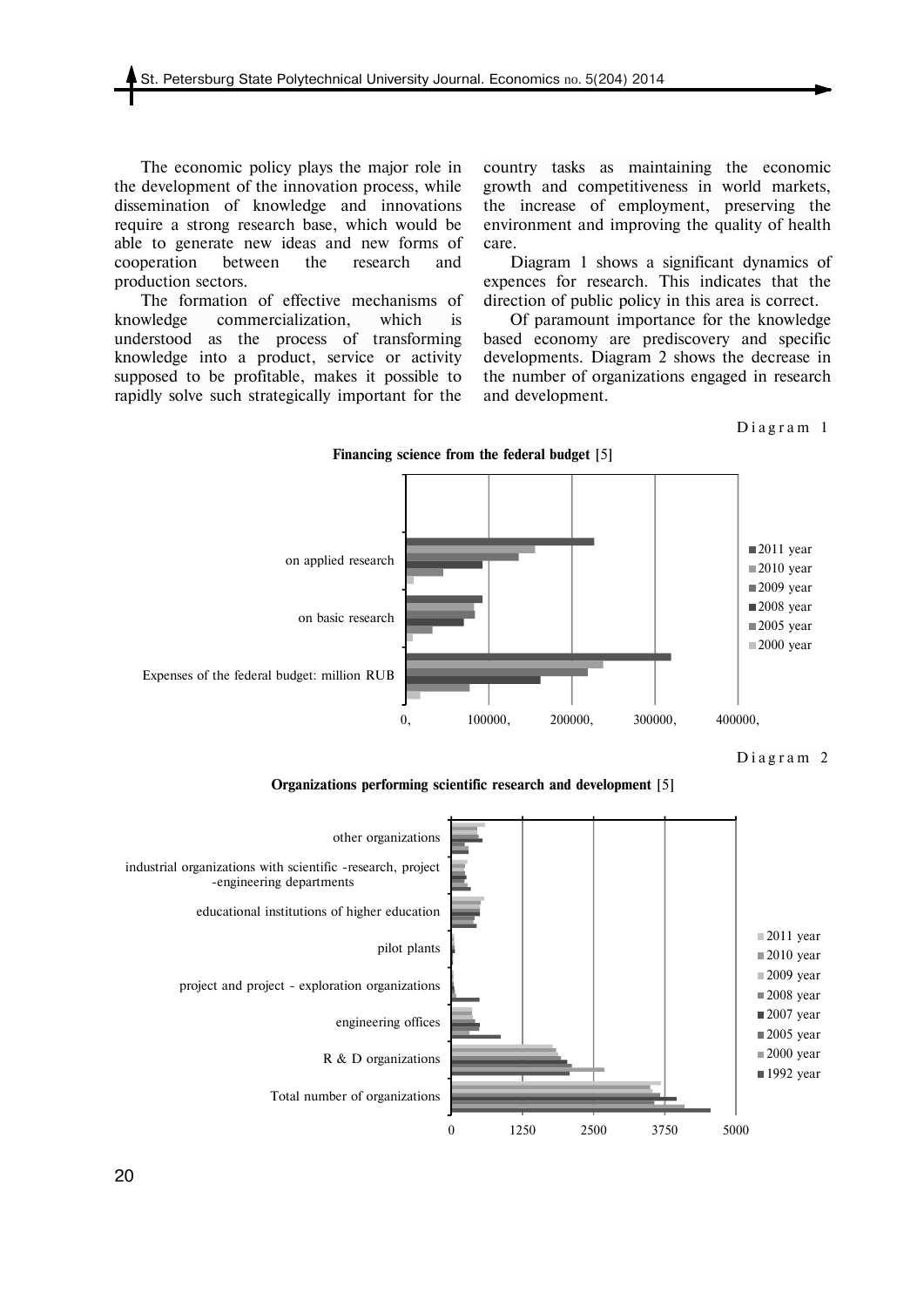#### Diagram 3



**The number of personnel employed scientific research and development**  (at the end of the year; thousand persons) [5]

Diagram 3 shows the decrease in the number of personnel engaged in research and development. The decline of these indicators is unacceptable for a country committed to develop the knowledge based economy. Reducing the number of organizations provides more control over their activities, and therefore, over the allocated resources, at the same time it is a slight advantage in comparison with the emerging shortage.

Nowadays the innovative development becomes the most important element of social and economic development of countries and regions. At the microeconomic and macroeconomic levels, the innovations are becoming increasingly important for sustainable national economic development, because it allows enterprises to respond to the increasingly complex requirements of customers, ahead of the competition in the domestic and international markets, to raise their productiveness.

Innovation is the end result of R & D with the aim to obtain economic, social, environmental, scientific, technical or other effects.

In modern conditions it's necessary to transfer to the effective restructuring of the economy, formation of competitive innovation economy based on knowledge.

The end result of this transition should be the creation of a new form of economic organization  $-$  the innovation economy.

Innovation infrastructure is the main tool for building an innovative economy, it is able to raise

the country's economy at a very high level. Based on this understanding, innovation infrastructure is presented as a set of interrelated, complementary production and technical systems, organizations, firms and related organizational and management systems necessary and sufficient for the effective implementation of innovation and implementation of innovations. [6. p. 112]

The steady economic growth is achieved through knowledge based innovations. (Fig. 1).

The state scientific-technical and innovation policy is aimed at development and effective use of the scientific-technical and innovative potential, as well as material and financial resources allocated for the creation of high technologies, promoting the development of innovative projects, high-tech, competitive products and the resulting expansion of the tax base for the benefit of the population.

However, the development of science, the use of its achievements cannot be ensured by the market mechanism. It is necessary to have the comprehensive state support for research, which is explained by the fact that purely commercial interests of individual private enterprises rarely match the national economic interests, together with that being conducted in more specialized areas. State measures in support of science incarnate the national policy in science and technology. It is a set of principles and practices aimed at the formation and development of scientific and technological potential of the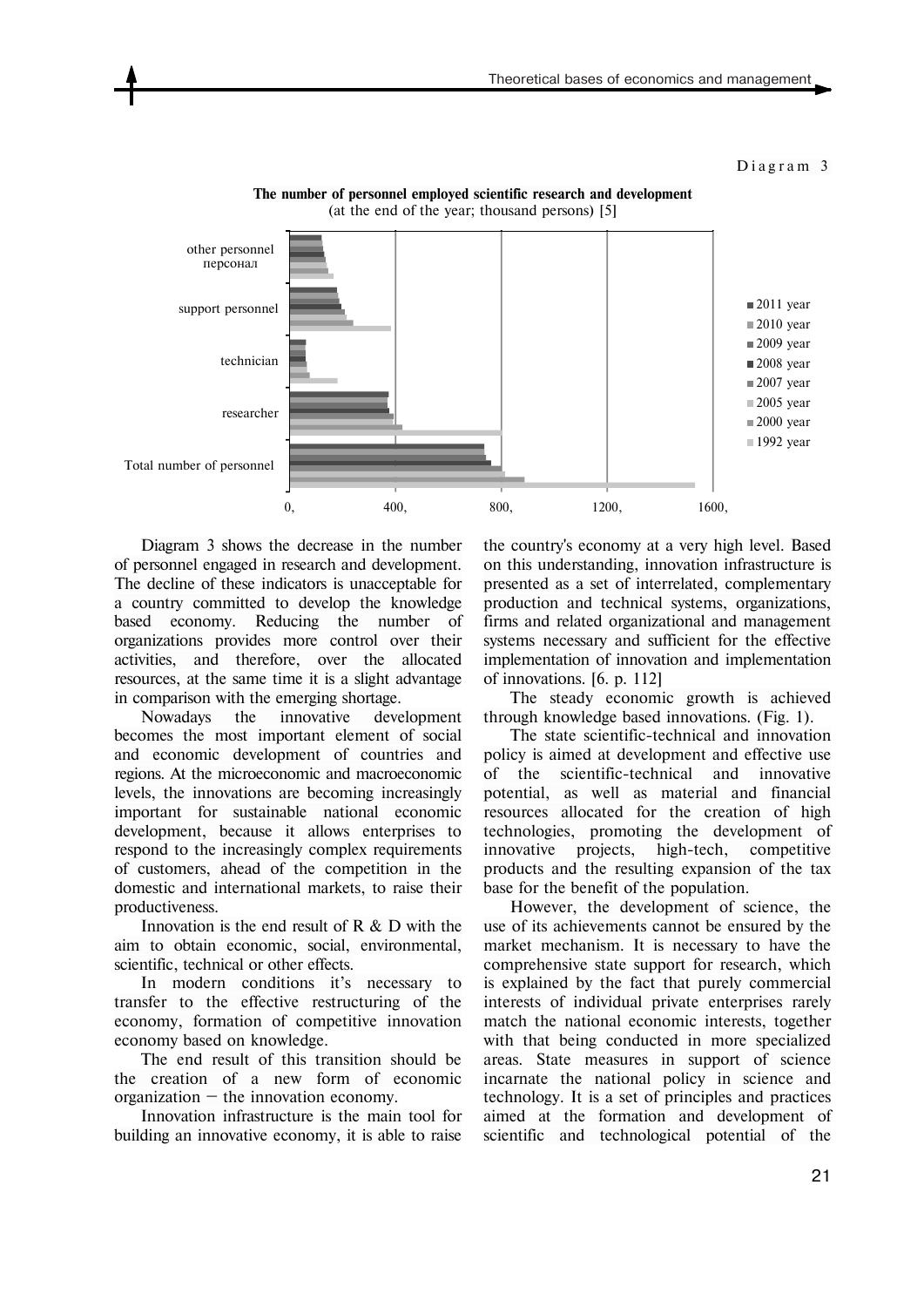

Fig. 1. Influence of knowledge on the growth of living standards.

country in order to achieve the strategic goals of the company. The objectives of the Science and Technology Policy are: government support of the national science; encouraged development of its priority areas being of national importance; providing conditions for the implementation and effective use of scientific advances in the field of production. The ultimate goal of science and technology policy is to ensure economic growth, the country's competitiveness in the world market, solution of social problems, economic security.

Unfortunately, the state policy in the field of science is not always appropriate. It is impossible to disagree with the R.S. Grinberg's opinion that supporting the desire to reform the State Academy of Sciences, Russia will soon be stripped of its own national fundamental science. The scientific and educational potential of the Russian Federation will be alloted the same fate as the USSR [7-9].

Education and science in the country are directly interlinked. But science is less inert than the educational system, and during the years of reform, it has undergone very significant changes.

For formation and advance of the national innovation economy it is necessary to develop the appropriate infrastructure: technology parks, innovation and technological centers, innovativeindustrial complexes, science cities.

Today in Russia there are more than 80 industrial parks mainly at higher educational institutions, and this is not by accident.

Since the 1990s, innovative activities in Russia have been closely connected with the system of higher education and are implemented along two main directions:

 — implementation of innovative programs; — creation and development of different scientific-technical and innovative organizational structures (technoparks on the basis of leading national universities, innovative-technological centers, innovative-industrial complexes, certification and commercialization, innovative businesses).

Science is a special field of activities, whose very existence and development is included into the state needs. In the modern world science is the major strategic resource to develop knowledge based economy.

The main factor determining the effectiveness of science in the national innovation system is the effective cooperation between the academic community and business environment.

In 2005, the volume of innovative products was the largest in St. Petersburg (10410.7 mln.), Novgorod (9956.1 million) and Vologda (10106) areas. Considering the volume of the innovative products output in 2009, the top leader was St. Petersburg (49295.8 mln.), the rate of the index being reduced in other regions, with it being even lower than 900 million rubles in some of them [5].

It is not by accident that St. Petersburg occupies the leading position. In year 2013 the Ministry of Education and Science of the Russian Federation held a competition for participation in implementation of the program to increase competitiveness of Russian Universities «5 in 100». Following the results of the competitive selection there were selected 15 best Universities of Russia.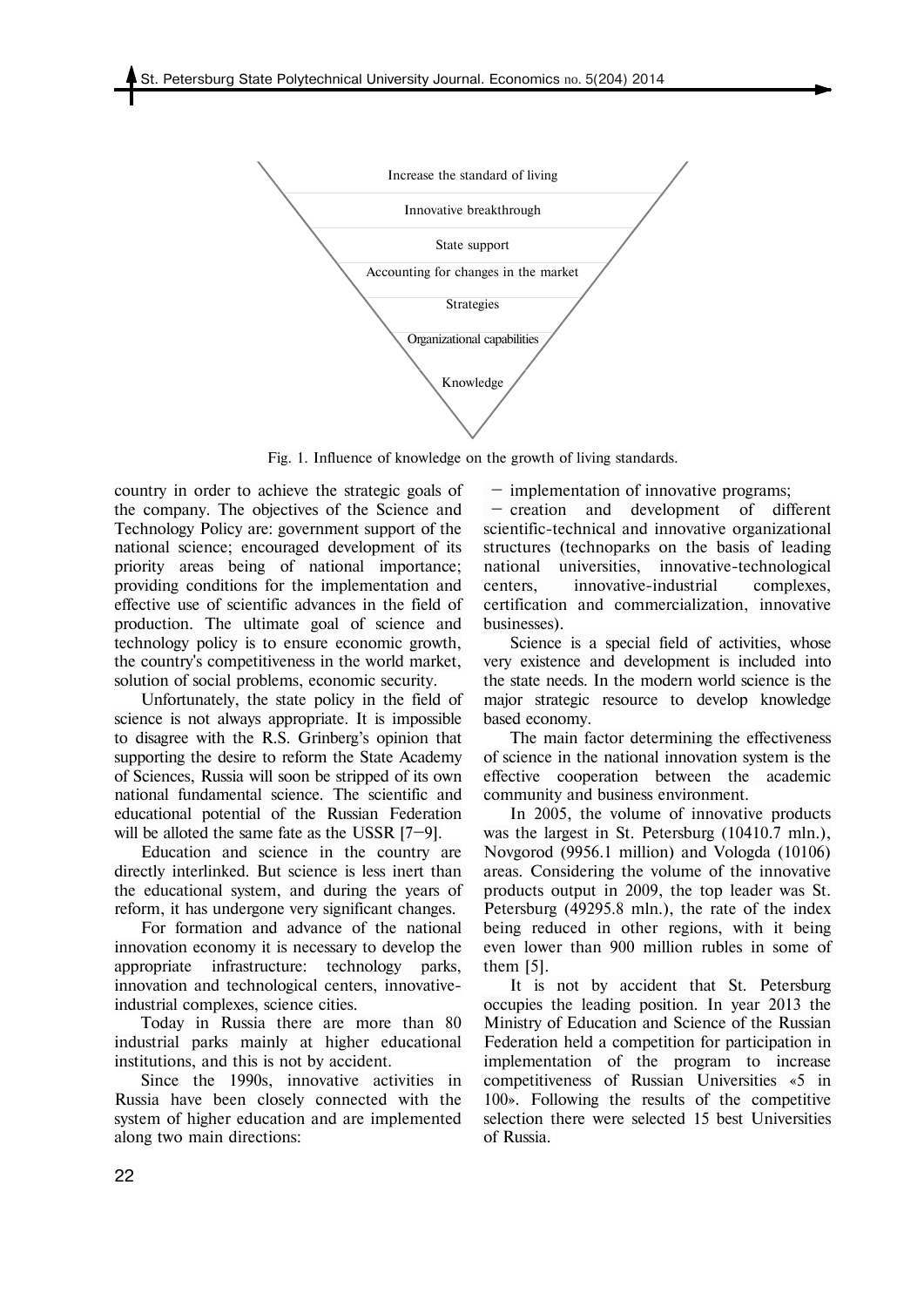

Fig. 2. Mechanisms for effective interaction between the state and the business environment for the success of innovations

The list includes 3 Universities from St. Petersburg: Saint Petersburg Electrotechnical University «LETI», St. Petersburg national research state Polytechnical University, St. Petersburg state University of information technologies. The number of Russian universities, which will be provided support by the state to improve their competitiveness reduced to 14.

At the end of March at the conference «St. Petersburg for education and reform: education and cities of the world» the Deputy head of the Ministry of education of the Russian Federation Alexander Povalko informed the audience about it. From the list was excluded St. Petersburg state electrotechnical University (LETI) who failed to «defend» their road map (their competitability programs).[10]

The main aim of the program  $-$  by 2020 to make it secure that at least five Russian universities enter the list of the top hundred leading universities in he world according to the QS World University Rankings. The SPbSPU is actively implementing the program «5 in 100», the SPbSPU strategic goals being upgrading and development as a modern dynamically progressing university and a globally competitive research and educational center striving to integrate multidisciplinary research and worldclass technology and to be among the world's leaders in education [11].

Implementation of this program will be an effective starting point for increasing the competitiveness of higher education in Russia, the SPbSPU being an incubator of intellectual potential of the country.

All this must be considered in the search for the answers to the challenges that the modern epoch throws to Russia.

The support and encouragement of scientific, scientific — technical and innovative activities have recently become an important strategic goal of the Russian Federation. Effectiveness and feasibility of these actions are indisputable.

The necessity of state support can be considered as generally accepted, but it does not simplify the search for new methods, schemes and mechanisms adequate to the objectives of the state development, priorities of the science policy and the state of the economy in general.

Based on the analysis in the article, it can be seen that there can be traced some improvement in the government support. One of the innovative methods of state support of the intellectual capital development has been recently found and is currently being successfully implemented. The program of state support for increasing the competitiveness of universities «5-100-2020» is an